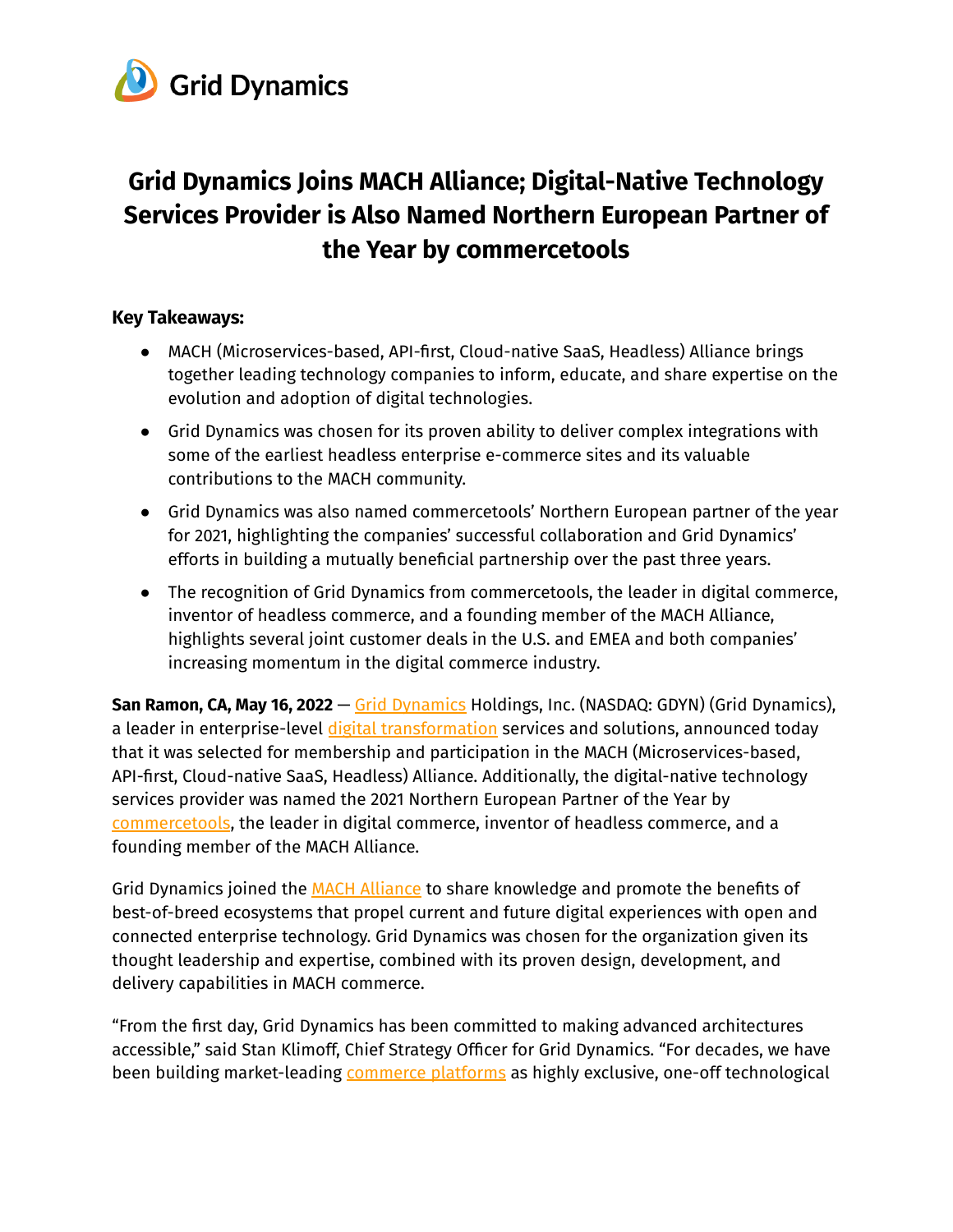creations. Today, we are thrilled to join MACH Alliance and share our offerings with a wider audience."

Grid Dynamics has had longstanding partnerships with several of the MACH Alliance's founding member organizations as well as with a growing number of new members of the collective. Its recognition by commercetools as the Northern European Partner of the Year highlights the companies' exceptional collaboration and efforts from Grid Dynamics' technology, sales, and delivery teams over the past year, resulting in several new shared customers across the U.S. and EMEA. Grid Dynamics is a commercetools Premier Partner, the highest tier in the MACH commerce provider's partner program.

"Our partnership with commercetools brings significant value to our shared customers in the areas of learning and development, growth, and strength in composable commerce technology," said James Bullock, Grid Dynamics' Vice President, Customer Success. "Together, we are helping customers in their adoption of MACH technologies, applying our experience and knowledge of best practices to co-innovate scalable, flexible and future-proof digital products and services."

"We're excited to recognize Grid Dynamics as a top-performing solutions partner in 2021," said Max Kissick-Jones, Head of Partnerships EMEA for commercetools. "Our partnership with Grid Dynamics delivered strong results for both companies and significant business benefits to the industry at large. Based on results so far in 2022, we are certain that our shared momentum will continue in the coming year and beyond."

## **About Grid Dynamics**

Grid Dynamics (Nasdaq: GDYN) is a digital-native technology services provider that accelerates growth and bolsters competitive advantage for Fortune 1000 companies. Grid Dynamics provides digital transformation consulting and implementation services in omnichannel customer experience, big data analytics, search, artificial intelligence, cloud migration, and application modernization. Grid Dynamics achieves high speed-to-market, quality, and efficiency by using technology accelerators, an agile delivery culture, and its pool of global engineering talent. Founded in 2006, Grid Dynamics is headquartered in Silicon Valley with offices across the US, UK, Netherlands, Mexico, Switzerland, India, and Central and Eastern Europe.

To learn more about Grid Dynamics, please visit [www.griddynamics.com](http://www.griddynamics.com). Follow us on [Facebook,](https://www.facebook.com/griddynamics) [Twitter,](https://twitter.com/griddynamics) and [LinkedIn.](https://www.linkedin.com/company/grid-dynamics/)